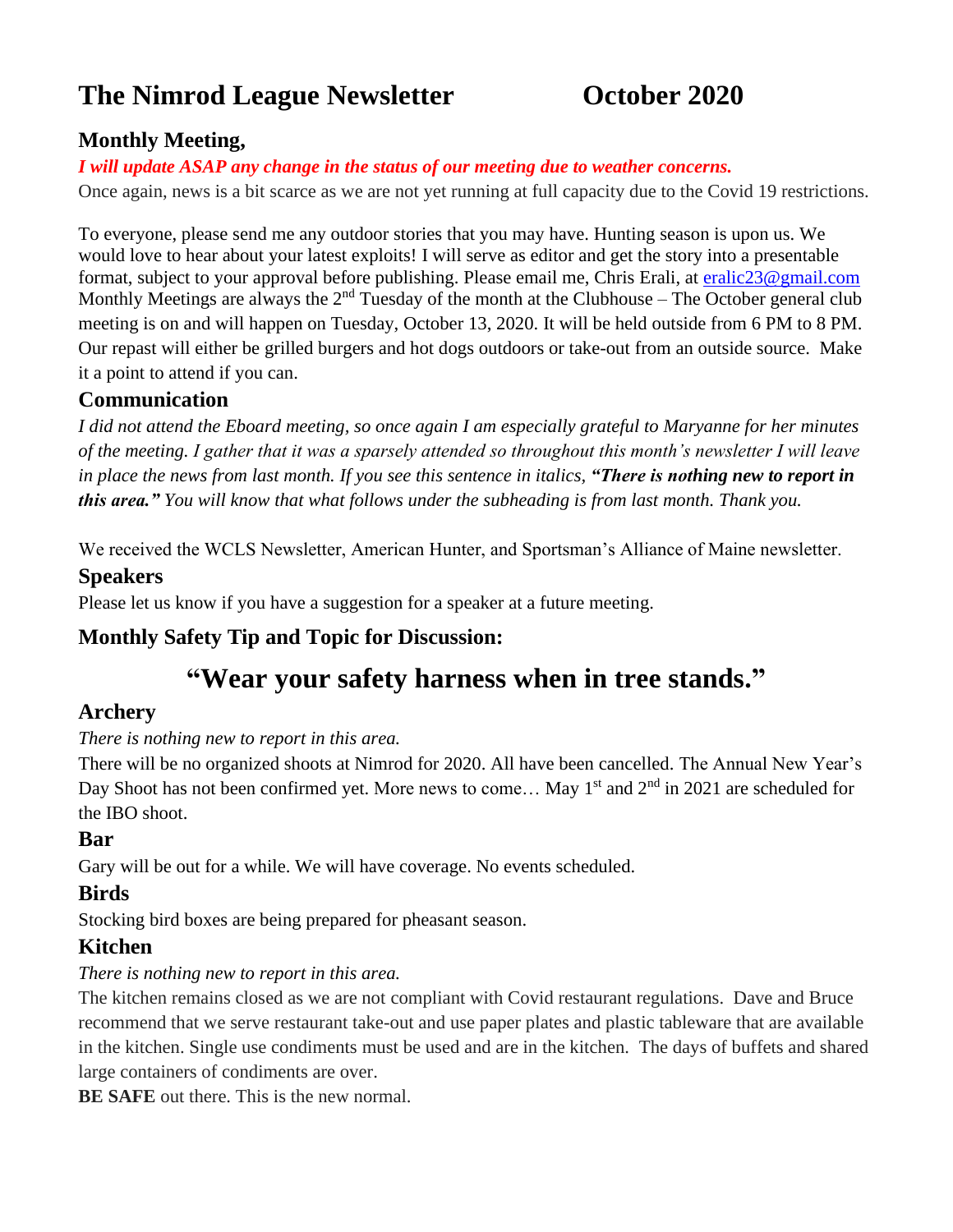# **Trap**

Trap League Banquet was held outside on Thursday. The Turkey Shoot has been cancelled. Trap will hold some small shoots with Lucky White prizes and pick up turkeys for those events. We would like to pinpoint the design and grade of the renovations for the trap field. Soil and concrete will be needed. The EBoard approved \$1,000 to dispose of old asphalt from the old trap field. Most of the renovations will be delayed until spring.

#### **House**

Ralph is looking into details for the bulkhead project. We have repeater and cellphone usage now. Discussion was regarding dropping the land line in order to save money. Ralph will investigate the actual numbers and whether everything can be done over a cell line with dependability.

#### **Grounds**

**VOLUNTEERS NEEDED!!!** The Grounds need constant updates from trimming to weeding flower beds. There is always some chore or task like painting which can be done. This is always a great opportunity to get your service ours completed. This is YOUR club! Thanks!

## **Rifle Range**

The Princeton Police Department will use the range from 3 PM to 9 PM on October 15<sup>th</sup> and the 22<sup>nd</sup>. Ed purchased a Trauma Kit that will be mounted in the shed. We will need a sign indicating its location. Ralph has two bids on building the walls portion of our range renovation. The Board approved spending up to \$35,000.

# **REMINDER ONCE AGAIN! PUT CLAYS ON THE BERM, NOT THE LOGS!!!**

Here is a plug for our Range Committee. I just ran into a member of the Singletary Club. There, you must bring your own personal target holders. The convenience our committee provides is worthy of our support. Think about where your fired round is going to end up. We are fortunate to have target holders. Please help us continue to enjoy that privilege. Stop and make sure that your fired rounds end up in the berm.

# **Worcester County League of Sportsmen**

The September meeting at Otter River went well outside in their pavilion. All virus protocols were followed. Mel Krouse's project cleaning up a small waterway in Grafton is moving forward. There will not be a raffle this year. Two special committees are being formed. One is for fund raising and the other how to help other clubs in the area who may be in financial difficulty. Check out the WCLS newsletter online. <http://www.wclsc.org/>

## **Land Use**

EJ and John Meyer are planning on cleaning up the current trail to the pond. We will have a work party posted sometime this month. No new trails are planned. Chris Craigue will call the contact who was working with the WPI students. Chris will let them know all pertinent details of the restrictions we have from the MDC. Signage work will continue as the leaves fall.

## **Membership**

We have one new member to induct on Tuesday night. The Board approved Mark Mellberg. Mark, please join us for the best \$5 meal in town on Tuesday, October 13<sup>th</sup> when we welcome you into our club. Membership renewals will be available in the next few days. We will have the option for auto-renewal. Joe and Isaac are looking at fees and will revisit this option over the next several months. The Board approved \$176 per month to do renewals on our website. Joe was granted \$30 to investigate various